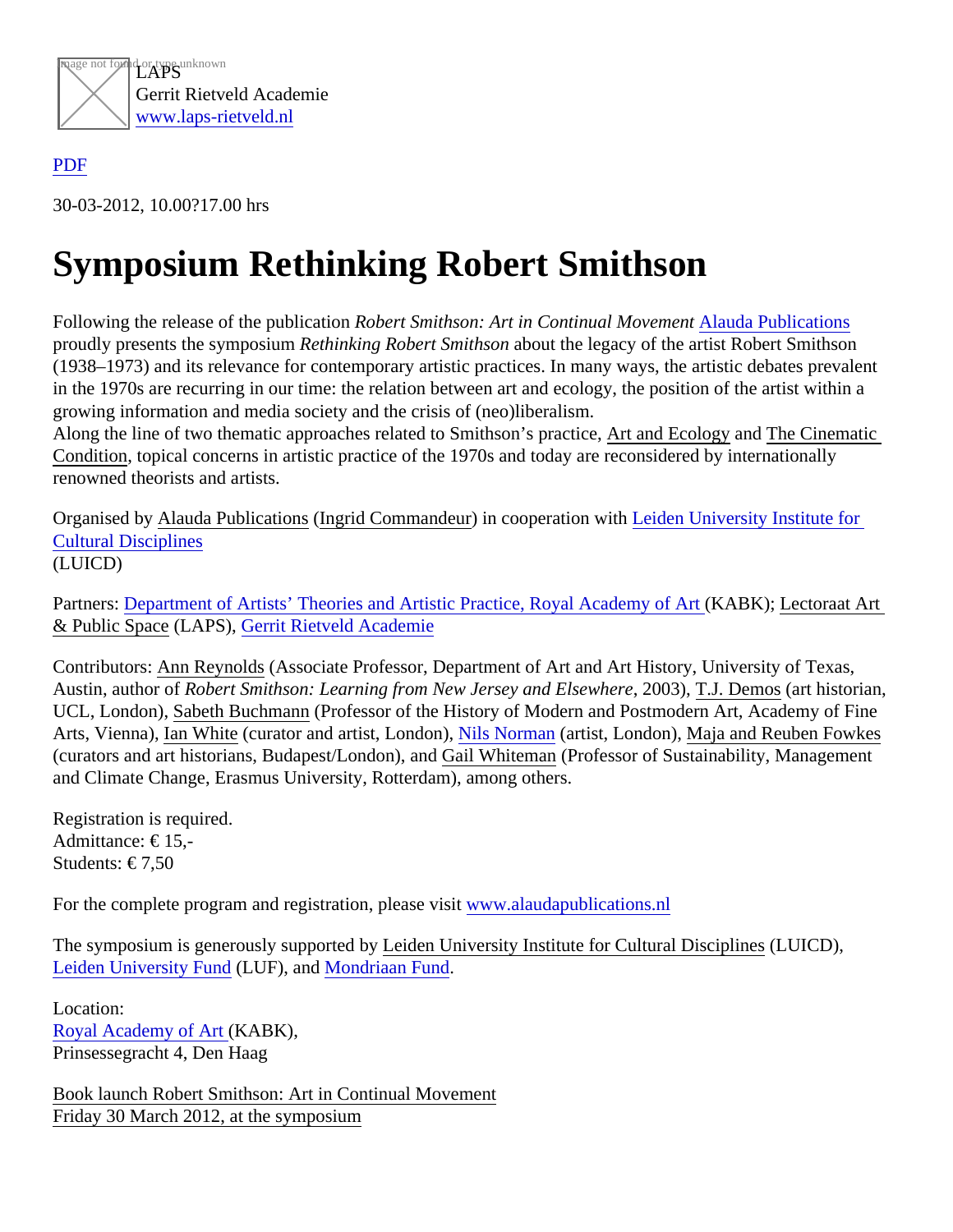This book deals with the contemporary relevance of Robert Smithson's oeuvre. His seminal Land Art work Broken Circle/Spiral Hill (Emmen, The Netherlands, 1971) is treated as a case study which opens up to a number of topics, still relevant in contemporary art: 'Models of Spectatorship', 'Art and Ecology', 'Documentation', 'Museum, Media, Society' and 'The Cinematic'. The theoretical part is being completed with 'A Living Archive', which brings together for the first time a complete selection of archival material related to the work – ranging from photographs, film scripts and drawings to original manuscripts and letters – spread over different archives in the Netherlands and the US.

Edited by Ingrid Commandeur and Trudy van Riemsdijk-Zandee Authors: Max Andrews, Eric C.H. de Bruyn, Stefan Heidenreich, Sven Lütticken, Anja Novak, Vivianazae Design: Esther Krop ISBN: 9789081531481 Available in bookshops or order online wat walaudapublications.nl

Partners SKOR | Foundation for Art and Public Spacend Art Contemporary Robert Smithson: Art in Continual Movement part of the programme Land Art Contemporary

Programme symposium Rethinking Robert Smithson

09.30: Doors open

10.00 – 10.15: Opening Symposium: Ingrid Commandeur and Anja Novak

10.15 – 10.30: Book revie Robert Smithson: Art in Continual Movement Presentation of the first copy of the book

## I Art and Ecology

- 10.30 11.15: Lecture: T.J. Demos
- 11.15 12.00: Lecture: Nils Norman
- 12.00 12.15: Short break
- 12.15 12.30: Statement: Gail Whiteman

12.30 – 13.15: Discussion panel with T.J. Demos, Nils Norman, Maja and Reuben Fowkes Moderator: Sven Lütticken

13.15 – 14.00: Lunch

14.00 – 14.15: Short presentation Land Art Contemporary

II The Cinematic Condition

- 14.15 15.00: Lecture: Ann Reynolds
- 15.00 15.45: Lecture: Sabeth Buchmann
- 15.45 16.00: Short break